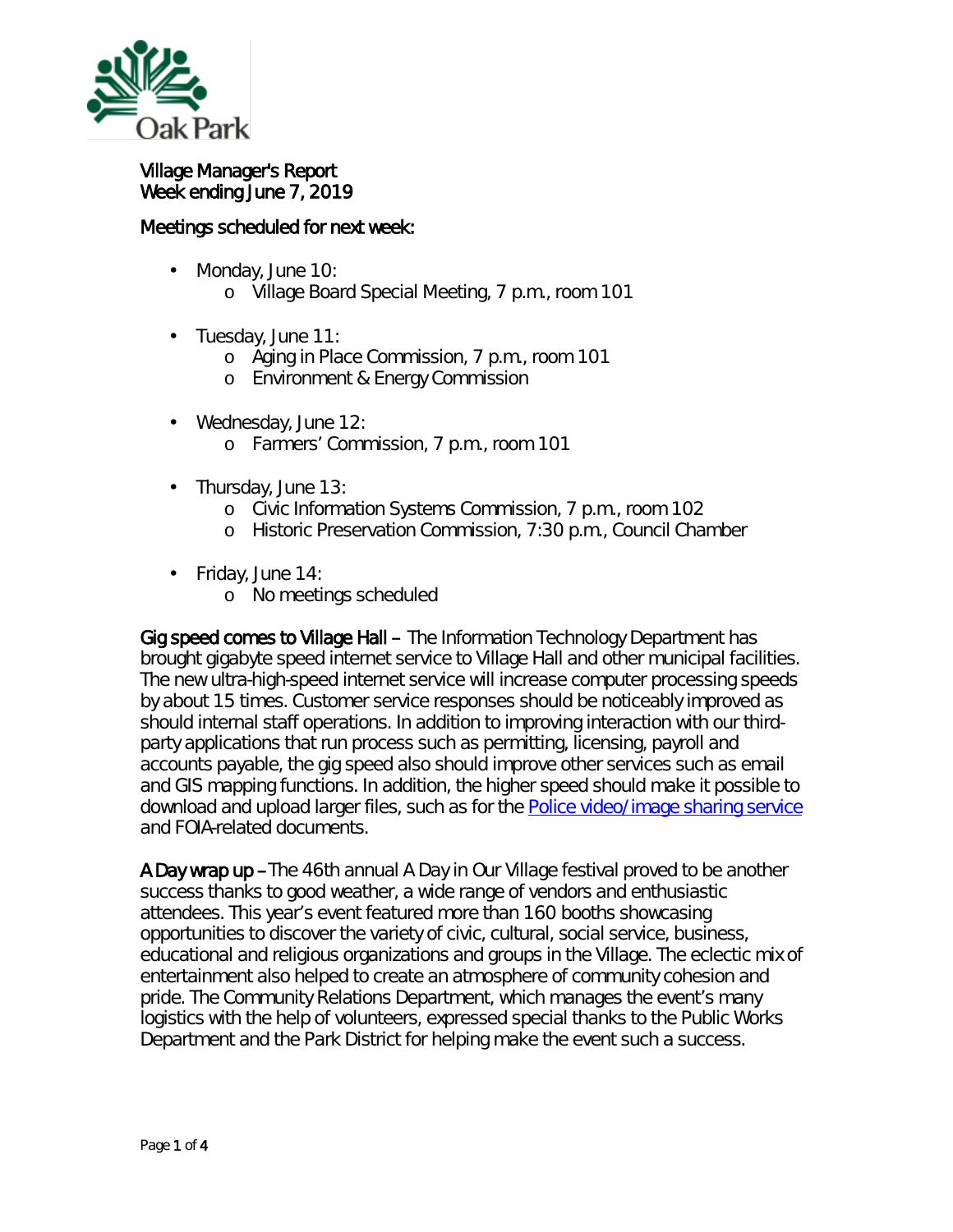Free condo management seminar – The Neighborhood Services Division of the Village's Development Customer Services Department has partnered with [Mastercare](http://mxrelay.oak-park.us:32224/?dmVyPTEuMDAxJiY3YTc5MTBiMDM5YjBjYTM4YT01QjI5MzA2Ql85MzA2MV8yNjQ5XzEmJjY3OTJiZTY1YTZhNWM1Nj0xMjMzJiZ1cmw9aHR0cCUzQSUyRiUyRnIyMCUyRXJzNiUyRW5ldCUyRnRuJTJFanNwJTNGdCUzRDc4ZDl4ZTZhYiUyRTAlMkUwJTJFcWRjbGxtbWFiJTJFMCUyNmlkJTNEcHJldmlldyUyNnIlM0QzJTI2cCUzRGh0dHAlMjUzQSUyNTJGJTI1MkZ3d3clMkVtY2FyZXNlcnZpY2VzJTJFY29tJTI1MkY=)  [Building Services](http://mxrelay.oak-park.us:32224/?dmVyPTEuMDAxJiY3YTc5MTBiMDM5YjBjYTM4YT01QjI5MzA2Ql85MzA2MV8yNjQ5XzEmJjY3OTJiZTY1YTZhNWM1Nj0xMjMzJiZ1cmw9aHR0cCUzQSUyRiUyRnIyMCUyRXJzNiUyRW5ldCUyRnRuJTJFanNwJTNGdCUzRDc4ZDl4ZTZhYiUyRTAlMkUwJTJFcWRjbGxtbWFiJTJFMCUyNmlkJTNEcHJldmlldyUyNnIlM0QzJTI2cCUzRGh0dHAlMjUzQSUyNTJGJTI1MkZ3d3clMkVtY2FyZXNlcnZpY2VzJTJFY29tJTI1MkY=) to host a free seminar about dealing with difficult management situations. Condominium owners and association board members are invited to attend the seminar set for 7 to 9 p.m., Tues., June 11, in Room 101 at Village Hall. The presentation will be led by Attorney Gabriella Comstock from [Keough & Moody,](http://mxrelay.oak-park.us:32224/?dmVyPTEuMDAxJiY3YTc5MTBiMDM5YjBjYTM4YT01QjI5MzA2Ql85MzA2MV8yNjQ5XzEmJjY3OTJiZTY1YTZhNWM1Nj0xMjMzJiZ1cmw9aHR0cCUzQSUyRiUyRnIyMCUyRXJzNiUyRW5ldCUyRnRuJTJFanNwJTNGdCUzRDc4ZDl4ZTZhYiUyRTAlMkUwJTJFcWRjbGxtbWFiJTJFMCUyNmlkJTNEcHJldmlldyUyNnIlM0QzJTI2cCUzRGh0dHAlMjUzQSUyNTJGJTI1MkZrbWxlZ2FsJTJFY29tJTI1MkY=) whose practice focuses on legal services for condominium and homeowners' associations. Topics will include smoking, bed bugs, hoarding and screening of prospective buyers. [More information is posted on the Village website.](https://www.oak-park.us/news/seminar-focus-hot-topics-condo-boards)

Village Hall parking lot status – Trees, plants and electric vehicle charging stations were installed this week in the Village Hall parking lot, and crews have applied and stripped most of the final asphalt surface. The south portion of the lot is scheduled to reopen Monday (June 10) for Police vehicles and the municipal pool cars now parked at the Holley Court Garage. Visitor parking also will be available in the lot beginning next week. Substantial work on the roof of the underground garage still remains to be completed and the new concrete will require time to properly cure before the remaining portion of the lot can be reopened. Parking in the lot likely will remain restricted for several more weeks.

Oak Park and Lake signal disruption – Crews from the Street Lighting Division of the Public Works Department installed a new traffic signal cabinet at Oak Park Avenue and Lake Street this week after the existing box failed unexpectedly on Saturday (June 1). When the control box failed, the signals defaulted to a flashing mode, which slowed traffic significantly through the busy intersection. Cause of the failure is still under investigation, but may have been triggered by an electrical power surge. Crews made the best of the situation by installing a new signal cabinet that includes a battery backup system that should keep the signals functioning properly in a power outage, a capability the old cabinet not have.

Lake and Forest construction – A month of overnight traffic interruptions began this week on Lake Street and Forest Avenue as ComEd began installing the infrastructure needed to bring power to the Albion development site. Work began in the alley west of Forest Avenue and will progress towards Lake Street. Installation of a large underground manhole is expected to begin next week at the west jog of Forest Avenue, which will require closing northbound Forest Avenue for several days. The contractor then will install conduit on Lake Street from the alley west of Forest Avenue to the east jog of Forest Avenue, closing eastbound Lake Street during the overnight hours into early July. AT&T will install fiber optic conduit in the same trench so that high-speed internet service will be available to businesses on Lake and Marion streets south and west of the Forest Avenue intersection. In addition, the Village's contractor is set to begin reconfiguring and upgrading the existing traffic signal and lighting system on the northwest corner of Lake Street and Forest Avenue. Activities are being coordinated with the construction already underway in the area. Temporary traffic signal components will be installed to maintain the existing signal function during construction. The project includes installing underground conduit, electrical hand holes and the new traffic signal controller base, which may create minor traffic delays in the intersection.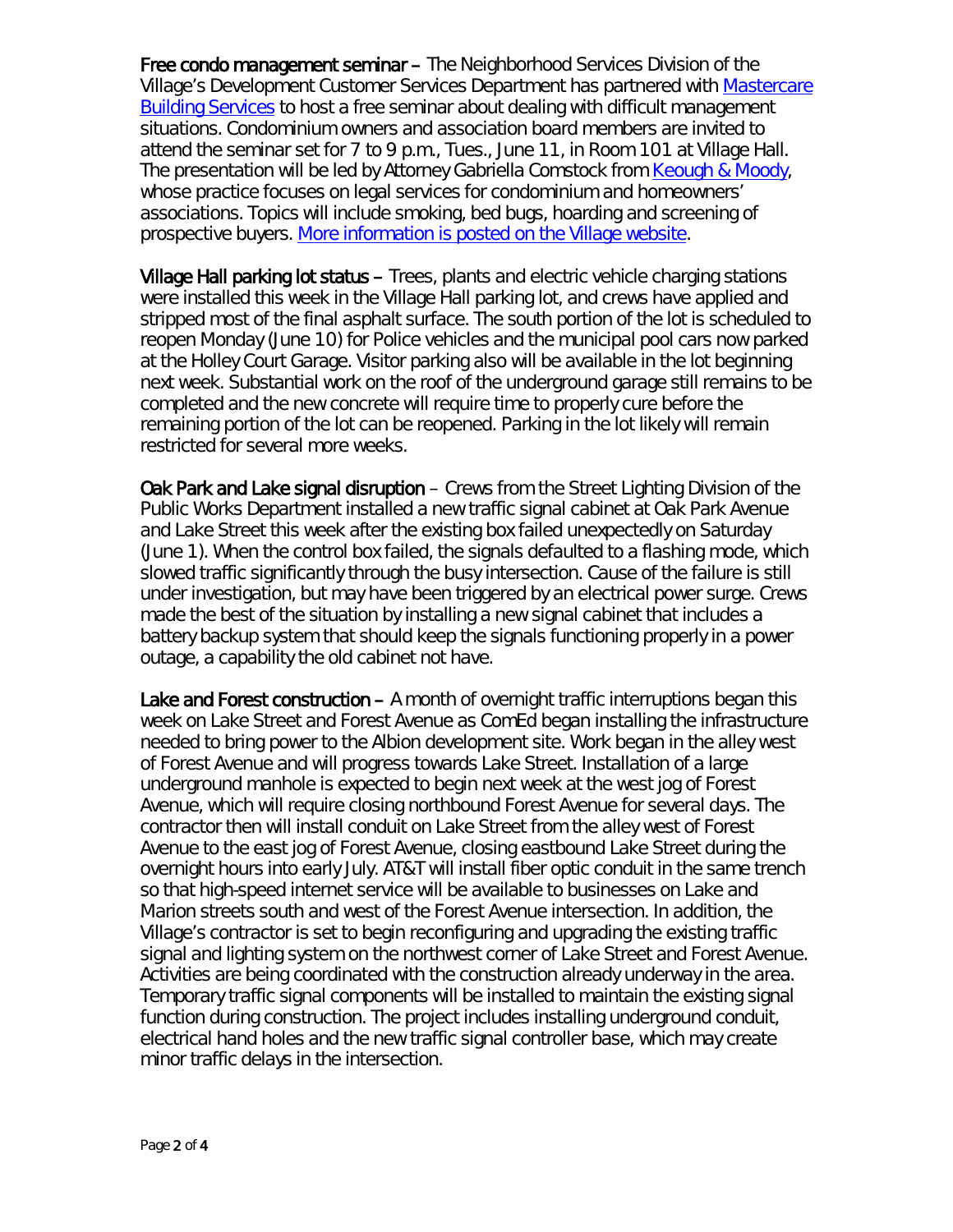Madison Street update – Concrete curb, gutter and sidewalk replacement on Madison Street between Ridgeland Avenue and Austin Boulevard is expected to wrap up by mid-June. The work has been staged to ensure pedestrian routes remain available wherever portions of sidewalk are closed for replacement. Motorists soon will encounter lane closures on the south side of Madison Street as sewer replacement begins between Euclid and Oak Park avenues. Communication with the business operators and residents most affected by the project has been maintained and frequent construction updates are being posted on the dedicated project website at [www.madisonstreetconstruction.com.](http://www.madisonstreetconstruction.com/)

South Boulevard streetscape status – Activity is winding down on South Boulevard between Harlem Avenue and Marion Street. ComEd was scheduled to install the electrical service meter this week for the permanent traffic signals at Harlem Avenue. Once the electrical service is operating, crews will remove the temporary wooden poles and complete the remaining sidewalk. The bus shelter likely won't be delivered and installed before late July.

Water and sewer improvements - Clarence Avenue remains closed between Roosevelt Road and Harvard Street as underground work continues for the water and sewer improvement project. Installation of the sewer main and associated structures began this week at Harvard Street, with crews working south along Clarence Avenue. The work created intermittent closures at the intersection, but activities were coordinated with the Police and Fire departments to ensure public safety.

Alley improvements – The last of the storm sewers were installed this week, wrapping up the underground work associated with the current round of alley improvements. Pavement removal has begun in the alley south of Van Buren Street and west of Humphrey Avenue, while pavement was poured in the alley south of Thomas Street between Columbian and East avenues. To date, 10 of the 15 alleys scheduled for reconstruction this season have been substantially completed.

Miscellaneous construction updates – The sidewalk on the west side of Oak Park Avenue should reopen by the end of next week, as work on the bridge over I-290 continues. Activity will then move to the east side of the bridge. Northbound Oak Park Avenue vehicle traffic will be reduced to one lane once work begins on the east side, but the CTA blue line entrance will remain open and accessible. The Rush Oak Park Hospital construction project is nearing completion, but continues to disrupt traffic periodically on Madison Street. Repairs to the railroad overpass retaining walls at the southeast corner of Marion Street and North Boulevard were scheduled to begin today (June 7).

Public Works activities – In-house crews assumed collection of refuse from the public trash containers this week after encountering difficulty finding an outside vendor. Crews from the Street Lighting Division repaired the pedestrian crosswalk at the busy Home Avenue and Roosevelt Road intersection, while Streets Division crews prepared about 20 panels along the Union Pacific Railroad viaduct for the new [murals](https://www.oak-park.us/news/artists-sought-mini-mural-project-0) that soon will begin to appear. Crews also repaired seven locations where utility repairs had been made, power washed the bluestone sidewalks downtown, picked up litter and filled potholes. Forestry Division crews focused on addressing